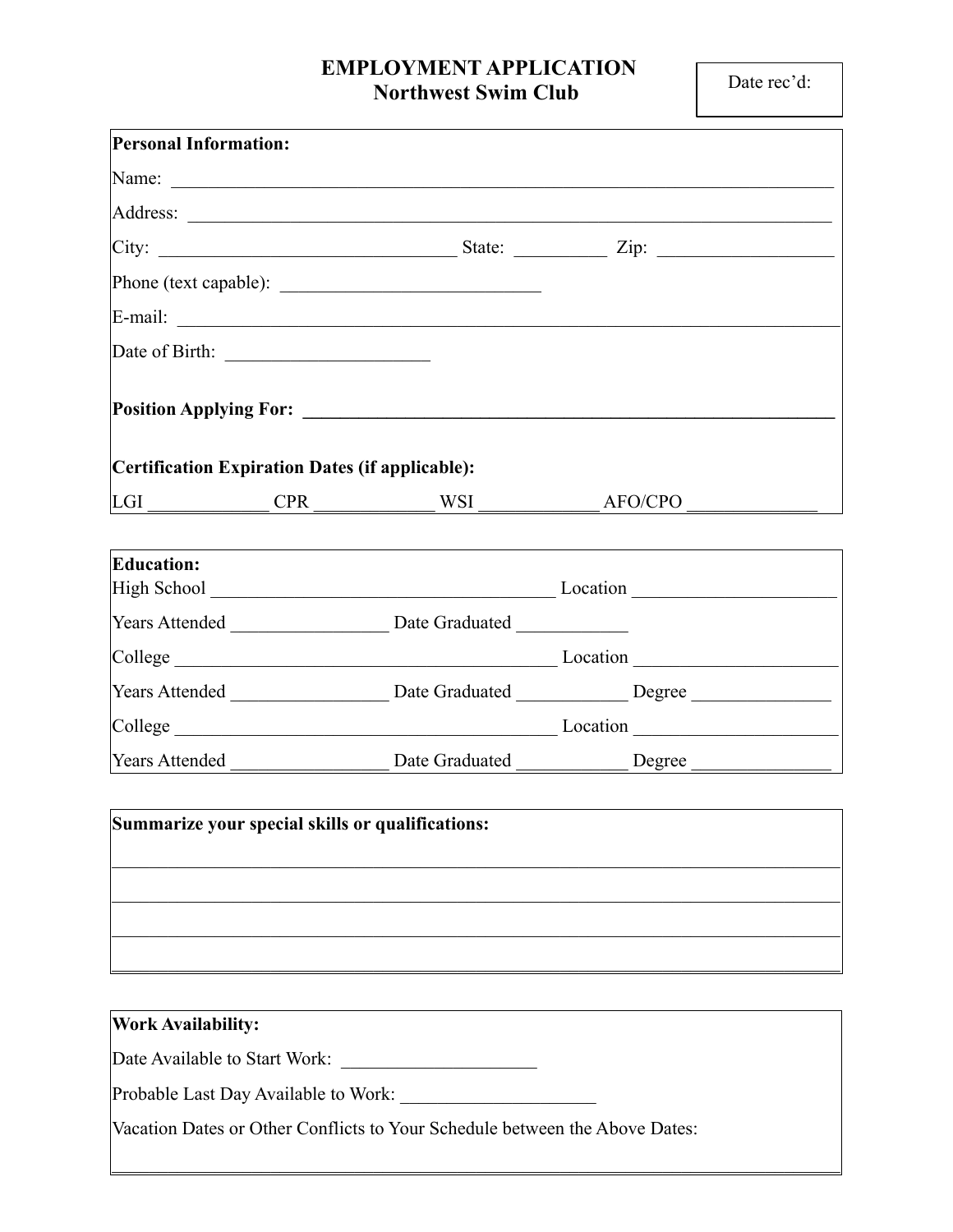## **Previous Employment: (most recent)**

| Position                                                                             |  |
|--------------------------------------------------------------------------------------|--|
| Supervisor<br>Phone<br><u> 1980 - Andrea Station, Amerikaansk politik (</u>          |  |
| Reason for Leaving<br>Dates of Employment                                            |  |
|                                                                                      |  |
| Supervisor                                                                           |  |
| Dates of Employment                                                                  |  |
|                                                                                      |  |
| Supervisor<br>Phone<br><u> 1989 - Johann Stein, mars an deutscher Stein († 1958)</u> |  |
| Reason for Leaving<br>Dates of Employment                                            |  |

## **References:**

Please furnish the names and contact information of two people to whom you are not related and by whom you have not been employed.

| Name                                                                                                                            | Address<br><u> 1980 - Jan Barbara, martin a shekara 1980 - An tsa a tsa a tsa a tsa a tsa a tsa a tsa a tsa a tsa a tsa a tsa</u> |  |
|---------------------------------------------------------------------------------------------------------------------------------|-----------------------------------------------------------------------------------------------------------------------------------|--|
| Address<br><u> 1980 - Johann Barn, mars eta bainar eta bainar eta baina eta baina eta baina eta baina eta baina eta baina e</u> |                                                                                                                                   |  |
|                                                                                                                                 | Phone                                                                                                                             |  |
| Phone                                                                                                                           |                                                                                                                                   |  |
| Name                                                                                                                            |                                                                                                                                   |  |

I certify that my answers are true and complete to the best of my knowledge.

I authorize you to make such investigations and inquiries of my personal, employment, educational, financial, or medical history and other related matters as may be necessary for an employment decision. I hereby release employers, schools, or persons from all liability in responding to inquiries in connection with my application.

In the event I am employed, I understand that false or misleading information given in my application or interview(s) may result in my discharge.

| Signature of Applicant:           | Date: |
|-----------------------------------|-------|
| Signature of Parent (if under 18) |       |

**Return applications to: [generalmanager@nwswimclub.org](mailto:generalmanager@nwswimclub.org) or Northwest Swim Club Attn: Dave Shepherd**